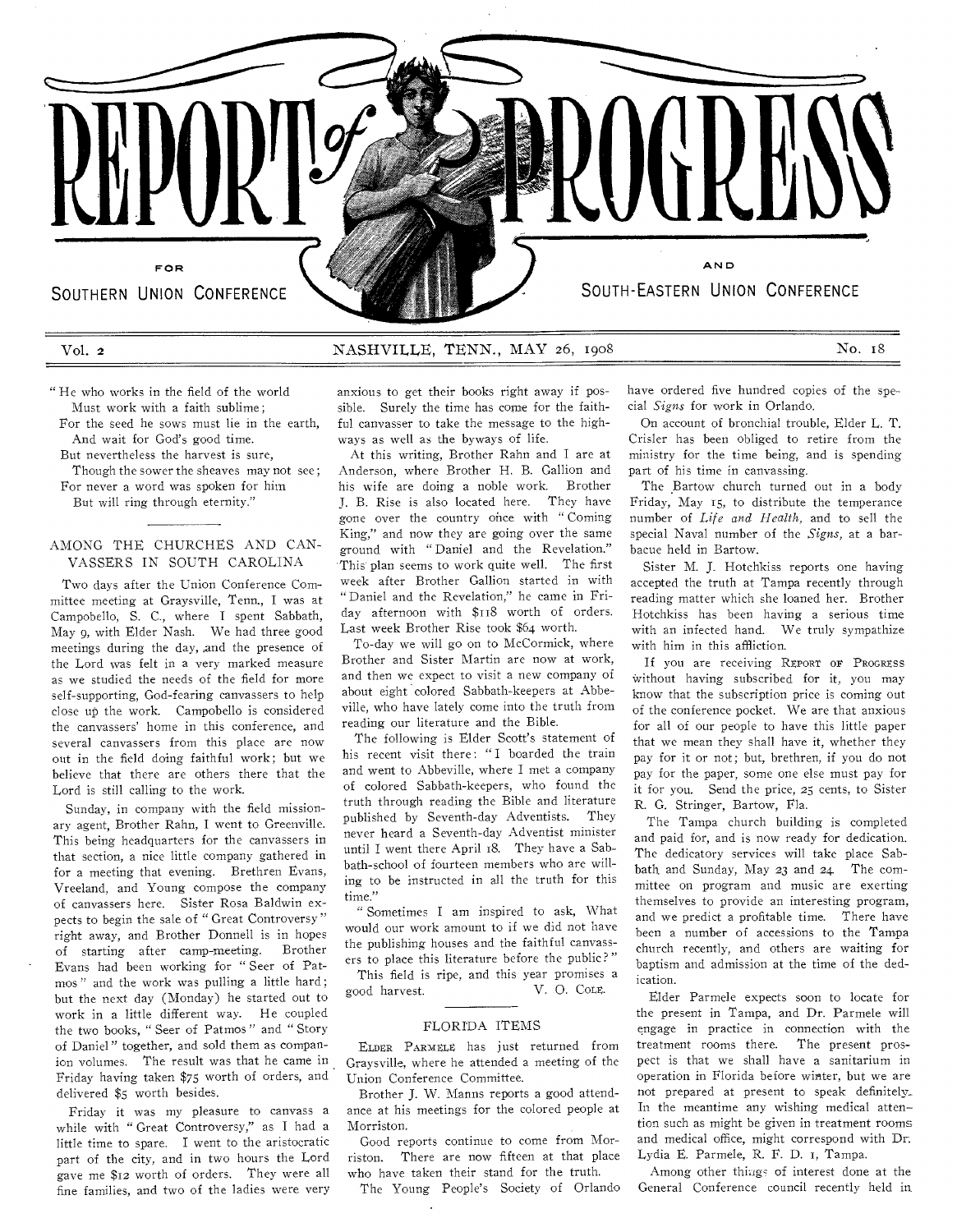Washington, it was voted to urge all of the conferences in the United States to place five thousand copies of the special temperance number of the *Watchman* in the hands of the W. C. T. U. workers in their respective states. These will be furnished *for this purpose* for \$50. Are there not fifty persons in-our-conference who will give \$1 each for this purpose? Send your donation to Sister Stringer. A worldly business man in Orlando gave \$2.5o without solicitation toward the five hundred copies of the Naval *Signs.* 

At our last camp-meeting a resolution was passed to the effect that our young people and children raise a fund with which to purchase a tent to be used for their meetings at our campmeetings. We have been pleased to note the gifts from the children from time to time, as they have been sent in with interesting letters telling of errands done and sacrifices made that they might help secure the tent.

At the late convention at Orlando the importance of having this tent was again heartily discussed, and the youth resolved to put forth efforts to raise the necessary amount of not less than \$8o or more than \$ioo. This week the Missionary Volunteers of Terra Ceia sent in \$10 as a response to the resolution. We now have \$27.88. Who will be next? The time is fast approaching when we shall need the tent. The sacrifices made by the youth and children to help in securing the tent will bring blessings to the coming camp-meeting.

One little girl has just remitted to the treasury \$8.5o, the proceeds of her missionary garden. Her heart is happy in paying her tithe, helping to educate little Charlotte in the South Sea Islands, helping to purchase the tent for children's meetings, etc. Many other children might, with the encouragement of parents and teachers, be made happy and better in well doing, and learn to bear in their youth the burdens connected with the carrying of this message to the world.

The quarterly reports of the Sabbath-school Department are growing more and more interesting. The one for last quarter showed an increase in membership of over fifty. The offerings exceeded that of any previous quarter. The total amount of Sabbath-school offerings was \$187.05. Of this \$176.33 has gone to swell the fund to missions. May the good spirit pervading our Sabbath-schools to let all their offerings go to missions grow, so that the expense item may soon be erased entirely from the state report. Only a few schools remain who retain any of their offerings for their own expenses. The average attendance was excellent. The Home Department has a membership of 39. Are there not other isolated ones in our conference who could join the Home Department? Isolation need not debar us from the blessings of the Sabbath-school, -for we can have it in our homes.

## SOUTHERN UNION CONFERENCE *Canvassing Report for April.*

WELL at last I have a correct report of all canvassing work done in the Southern Union Conference for the month of April. In many respects it does my soul good to see what the Lord is doing for us in this field. During the months of January and February we could only find about twelve or fifteen workers in all this field; but the Lord is at work, and I want the reader to see what he is doing:—

| Conf. Agents Hrs. Orders      |     |            | Deliv.  |
|-------------------------------|-----|------------|---------|
| Miss. Conf. 4' $264$ \$133.00 |     |            | \$98.25 |
| La. Conf. $\ldots$ 9          |     | 395 651.56 | 369.12  |
| Ala. Conf.  17                | 580 | 978.35     | 69.35   |
| Tenn. River  8                | 576 | 660.35     | 324.75  |
| Ky. Conf. $\ldots$ 2          | 106 | 55.05      | 131.55  |

Total .. 4o 1,921 \$2,478.31 \$992.02

You will notice that Alabama has seventeen workers in the field, and REPORT OE PROG-RESS last week showed only just five at work. Now, this comes about from several reasons : First, a large number of these workers have just begun. Again, REPORT OF PROGRESS does not give the reports up to date, but they will come in at the proper time. Then, too, there are some who are slack in reporting. Now, dear workers, do be prompt in sending in your reports to the office and the state agent in good time. Let's come behind in no good thing.

All the states are making a' steady gain. The state of Mississippi is fast coming up, and Kentucky is straining every nerve. We have just closed a splendid institute at Henderson, and several have already entered the field. Brother Dart and myself are now at Louisville, and we expect several more from this place will enter the work by the last of the month, and the 4th of July we will have a class at McKinney, Ky.

We ask the prayers of all our people, that the Lord may continue to pour out his blessings on his people, and impress hearts to enter his work, and also that he will bless those that are out in the field. O for a deeper consecration, for we are in the time of the loud cry. A. F. HARRISON.

## GOOD WORDS OF ENCOURAGEMENT FROM A LOUISIANA CANVASSER

THE following words of good cheer have just been received from one of our new canvassers. In sending in his report for the second week he has ever solicited orders for books, he states :—

" The Lord has blessed me very much. I have been kept in the hollow of his hand. He has been feeding me as he fed Elijah. I did the best I could, and he has wonderfully blessed me in his work. My prayer is that we may always be humble and obedient."

Well might this worker give God glory and praise, for his week's report shows \$172.45 in orders. His letter shows the secret of his success, viz., humility, prayer, praise, faith, and work. There can be no such thing as failure in the canvassing work to the one who goes out armed with these efficient and tested weapons of warfare. Through using these, we are enabled to lay hold on the arm of Omnipotent power.

Are there not others who will respond to the command to go out into the highways and bid them come? God is waiting and anxious

to give success to all who will take up this blessed work in the proper manner.

I. T. REYNOLDS, *Field Missionary. 'Pineville, La.* 

#### PERSONAL LABOR

JUST a week before leaving North Carolina, I was taken suddenly with la grippe, which settled upon my lungs. The Lord gave strength to make the journey here, but I was not able to attend the meeting at Vicksburg, beginning a week after arriving here. I called upon " the Great Physician," and he healed me. Praise his holy name.

I am glad to be in this part of the Lord's vineyard. I find open hearts and doors. I have had the blessed privilege of going from door to door, selling almost two hundred copies of the *Watchman,* holding readings, and visiting the sick and praying with them. My heart is blessed as I tell the people what the Lord has done for me, and that he will soon return to take us " home." At one place they said, " If we were able, we would buy all the papers you have with you, so you could remain with us the remainder of the day, and tell us about these things."

I usually call the second time to inquire how they enjoyed the paper I sold them and tracts that I gave them. One woman laid her hand upon my shoulder, saying, " I am so glad you came. My daughter is interested in the paper and reads it." Another said, " My husband sat up till midnight reading." One day I heard a voice behind me, saying, " Have you any more of those papers? My preacher wanted mine, and I want to get another one." An old gentleman bought a paper, and a few days later he called to me, saying, " I want another of those papers. I am well pleased with it." Many say, " Come again and bring us more good reading," and I do not expect to disappoint them. I have taken eight subscriptions. Thinking of the great sacrifice made in my behalf, how little have I ever done for my Saviour. I do this day consecrate myself anew to him for service.

Come, sisters of Mississippi, and let us buckle on the armor of God anew, and by personal labor reach those around us, becoming acquainted with them. Angels of God go with us to the dwellings of those we visit. " The heavenly universe is astonished at the coldness, the listlessness of those who profess to be sons and daughters of God."

Probationary time will soon close. We have but little longer in which to make known the truth for this time. " The night cometh, when no man can work." Now is our time to leave no opportunity unimproved. We will need resolute, persevering faith, unwearying patience, and love for souls — the law of kindness upon our lips.

#### MRS. MOLLIE MILLER.

" THE whole history of the Christian religion shows that it is in far greater danger of being corrupted by the alliance of power than of being crushed by its opposition."—Macaulay.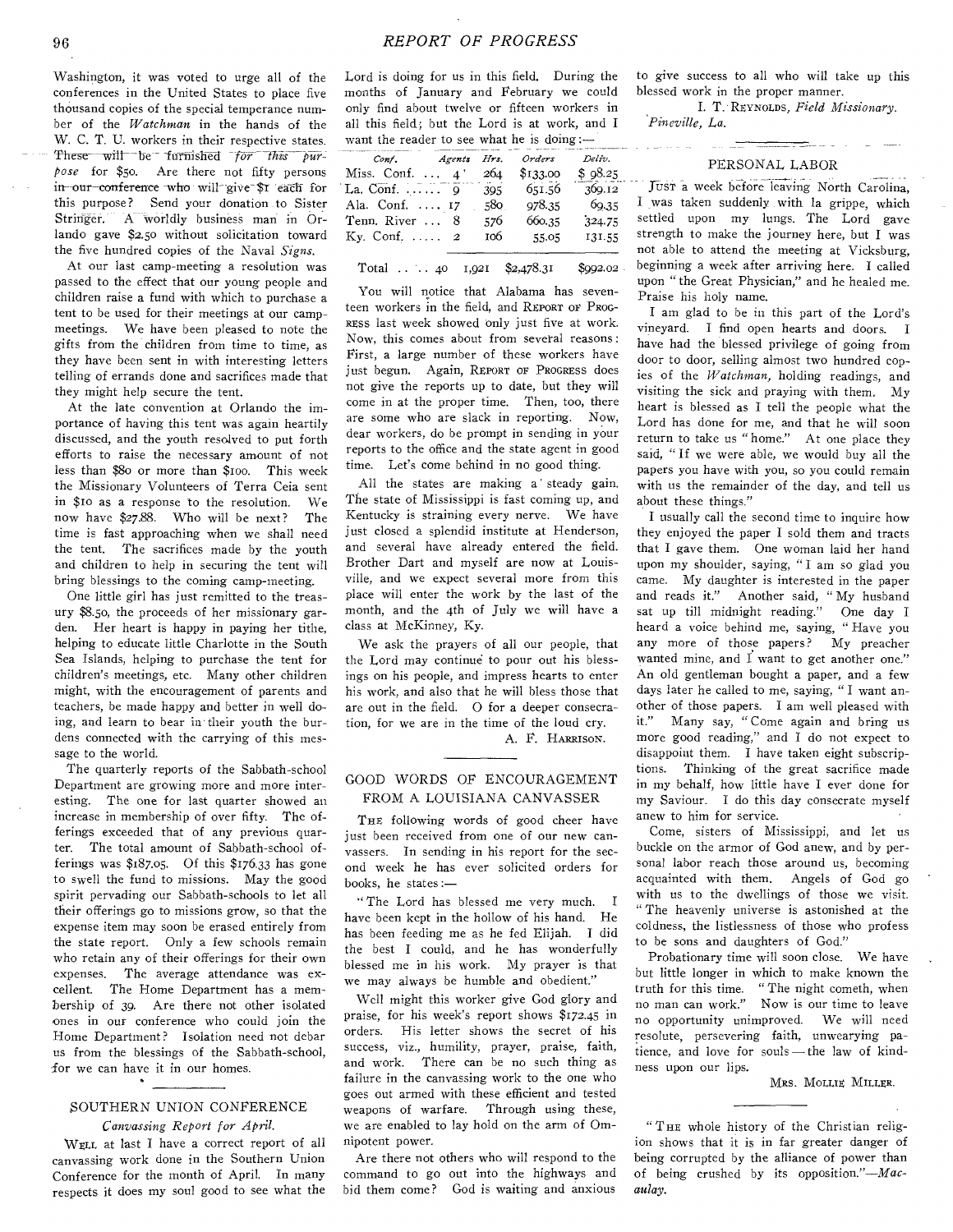## *REPORT OF PROGRESS* 97

#### CLEVELAND, TENN.

THE work here still seems to be moving on nicely. Our president has just made us a short visit, which all appreciated very much. The Lord was with us in our meetings, which were well attended by our people and some others. One more united with us, and others requested prayer.

Although the enemy has worked and is yet working hard against the truth, we are thankful that God is stronger, and when we have done our part, we can only leave the results with him.

Two of my readers had already begun the observance of the Sabbath when their ministers visited them, and used all their influence against us, even giving false reports concerning our people. Of course these things, coming from their own pastors, have their effect; but I am still holding readings with them, and pray that they may be able to see the true light, and then obey.

Three or four new ones are keeping the Sabbath. Two of these, a man and his wife, do not live in town at present. They had to leave their store and go on a farm on account of his health. They attended some of the meetings here last fall, and we visited them and read the Bible with them until they went away. I have since been sending them literature and corresponding with them, and it is indeed remarkable how rapidly they have learned. It would do you good to hear them talk of the truth, and tell how, as they earnestly studied for light, the papers and letters brought just the information and help they were needing at the time.

There are a number of others who have been keeping the Sabbath for some time and seem almost ready to unite with us.

We were very glad to have Brother Cole with us recently, and to hear his words of gratitude to God for his blessing upon the church and its growth since his last visit here.

Pray for the work in this place. It is a great help to workers when they can know that they are being encouraged and prayed for by those of like precious faith.

MAUDE DORTCH.

#### SABBATH-SCHOOL IN ORLANDO, FLA.

WE are thankful for the blessings God has bestowed on our school this year. The membership is now twenty-two, arranged in two divisions. The children are apt with their lessons, and are trying to learn what the Lord would have them do. Many of our youth become discouraged through lack of personal attention and interest. Let us encourage them.

We ask your prayers, brethren, not only for our own school, but for the Sabbath-school work. For rightly conducted, the Sabbathschool is one of God's great instrumentalities to bring souls to a knowledge of the truth. All Sabbath-school officers should be followers of Jesus Christ, that they "may prove what is that good, and acceptable, and perfect will of God." Rom. 12:2.

Our school building is small; we are preparing to build larger. C. G. MANNS.

#### SOUTHEASTERN UNION CONFERENCE CANVASSERS' REPORT, APRIL, 1908.

|  |  |  | Conf Agents Hrs. Orders Value<br>Cumb. Conf. 10 613 359 \$476.60 \$233.35<br>S. C. Conf 12 1,101 798 985.45 365.35<br>Fla. Conf 7 281 209 307.60 61.90 | Deliv.      |
|--|--|--|--------------------------------------------------------------------------------------------------------------------------------------------------------|-------------|
|  |  |  | Total  29 1,995 1,366 \$1,769.65 \$660.60                                                                                                              | V. O. COLE. |

|  |               | REPORT OF WATCHMAN WORKERS |
|--|---------------|----------------------------|
|  | FOR TWO WEEKS |                            |

| Agent Mrs. Copies Value Net Profi     |     |          |                                           |
|---------------------------------------|-----|----------|-------------------------------------------|
|                                       |     |          | 507 \$50 70 \$25 90                       |
| Mrs John L. Burgess14 122             |     | 12 20    | 5 53                                      |
| Elma Pennock $\dots \dots$ 13         | 239 | $24\,60$ | 10 Q8                                     |
| Isora Watts $\ldots \ldots \ldots 55$ | 845 | 84.50    | 40 00                                     |
|                                       | -62 | 6 20     | 1 69                                      |
| M Kedler $3$ wks $34$                 | 469 | 32 73    | 5 15                                      |
| the contract of the contract of the   |     |          | $\sim$ $\sim$ $\sim$ $\sim$ $\sim$ $\sim$ |

Total  $\ldots$   $\ldots$   $\ldots$   $\ldots$   $\ldots$   $\ldots$   $\ldots$   $\ldots$   $\ldots$   $\ldots$   $\ldots$   $\ldots$   $\ldots$   $\ldots$   $\ldots$   $\ldots$   $\ldots$   $\ldots$   $\ldots$   $\ldots$   $\ldots$   $\ldots$   $\ldots$   $\ldots$   $\ldots$   $\ldots$   $\ldots$   $\ldots$   $\ldots$   $\ldots$   $\ldots$   $\ldots$   $\ldots$   $\ldots$   $\ldots$   $\ldots$ 

#### GEORGIA, NOTICE!

THE time for our camp-meeting is drawing on, and I hope all our people in Georgia are already laying plans to attend this year. I am sure those who were in attendance last fall have not forgotten the blessings received, and are looking forward with pleasure to the time when we may be gathered in another annual camp-meeting.

At a meeting of the conference committee held a few days ago, it was decided to have our camp-meeting in Atlanta again, and the date set for its commencement is August 6.

It was not our plan to hold the camp-meeting in Atlanta again, but after it was decided to make this city the headquarters for the Southeastern Union Conference, it seemed advisable to all to endeavor to build up the work in this city as far as possible.

We hope to have three tents in the field this season, and we greatly desire the prayers of the brethren, that God may give success to the laborers. It will not be long until our work will be closed up, and now is the time to labor with earnest efforts for the souls around us. G. W. WELLs, *President.* 

#### PENSACOLA, FLA.

I CAME to this place May 4, and finding a good location on East Hill, the best residence part of the city, pitched the tent and commenced meetings May 8. The first few evenings the congregations were small, then the numbers began to increase evening by evening until now the tent is quite well filled at times, and a number are manifesting an interest in the message for this time. We are now presenting the prophecies and the second coming of Christ. Brother Hugh Jones is assisting in the. preaching, and Brother P. W. Paulson has charge of the music, rendering valuable assistance in this line of the work.

We labor on with courage, requesting God's people to remember the work in Pensacola in their prayers. W. S. CRUZAN.

WHEN we are alone, we have our thoughts to watch; in our family, our tempers; and in society, our tongues.—Hannah *More.* 

#### CANVASSING REPORT OF SOUTHERN UNION CONFERENCE FOR WEEK ENDING MAY 9, 1908.

| ALABAMA CONFERENCE           |      |         |               |
|------------------------------|------|---------|---------------|
| NAME-<br>Book Hours          |      | Value   | Deliv'd       |
| W A NelsonBFL GP             | 35   | \$43.70 | \$            |
| R. F.<br>ThompsonBFL GP      | 40   | 26 15   | 1 05          |
| Mamie Hawkins BFL            | 5    | 4 3 5   |               |
| C WolfeBFL<br>D              |      | 23 50   |               |
| I W PeeveyBFL                | 19   | 1850    |               |
|                              | 20   | 141 50  |               |
| W R Elliott D&R              |      |         | 85 00         |
| W H Waite CK BS              | 45   | 6050    |               |
| LOUISIANA CONFERENCE         |      |         |               |
| L V Laurents D&R             | 12   | 54 85   |               |
| Edwin Booth CK BFL           | 33   | 52 75   | 6 25          |
| L CollisonBRD&R<br>С         | 80 - | 62 05   | 62 05         |
| I.<br>T ReynoldsBFL          | 4I   | 40 00   | 500           |
|                              | 28   | 54 50   | 125           |
| MISSISSIPPI CONFERENCE       |      |         |               |
| Louis Thomas  . CK BFL       | 31   | 6 45    | 7 15          |
| Louise Jackson $\dots \dots$ | IO   | 12 00   |               |
| W H HaddonD&R                | I0   | 1850    |               |
| Anna Knight D&R              | 5    | 300     | 5 50          |
|                              | 7    |         | 950           |
| TENNESSEE RIVER CONFERENCE   |      |         |               |
| $C$ H Chenault $D\&R$        | 56   | 74 00   |               |
| Nora Allen  D&R              | 28   | 16 40   |               |
| Mabel West D&R               | 31   | 13 75   |               |
| Lillie Romines D&R           | 20   | 17 00   |               |
| $C$ M Emmerson BFL           | 22   | 46 55   |               |
| R H Hazelton 2 wksD&R        | 50   | 46 50   |               |
| Amanda Gahr D&R              | 14   | 9 45    |               |
| Mamie Moore D&R              | 25   | 4280    | 3 00          |
| Mrs Alice PattonD&R          | 22   | 32 30   | 2 25          |
| RECAPITULATION               |      |         |               |
| Alabama Conference 173       |      | 318 20  | 86 о5         |
| Louisiana Conference 194     |      | 264 15  | 74 55         |
| Mississippi Conference 63    |      | 39 95   | 22 15         |
| Tennessee River Conf         | 277  | 258     | 75<br>525     |
|                              |      |         |               |
| $m \cdot 1$                  |      |         | $0.00 - 0.00$ |

Total  $\ldots$   $\ldots$   $\ldots$   $\frac{707}{8881}$  05 \$190 00

#### CANVASSING REPORT OF SOUTH-EASTERN UNION CONFERENCE FOR WEEK ENDING MAY 9, 1908.

| CUMBERLAND CONFERENCE          |      |          |                 |  |  |  |
|--------------------------------|------|----------|-----------------|--|--|--|
| W $Dillon$ $D&R$ 40<br>D.      |      | \$69.70  | \$              |  |  |  |
| Fred Meister BFL $45$          |      | 35 45    |                 |  |  |  |
| $M$ J Weber $44$               |      | 70<br>OO | 1950            |  |  |  |
| ВF<br>HalsteadBFL              | 39   | 5<br>15  |                 |  |  |  |
| FLORIDA CONFERENCE             |      |          |                 |  |  |  |
| J<br>H RobisonBIBLES           | 12   | 7 30     |                 |  |  |  |
| C V AchenbachBFL               | 29   | 40<br>75 | 485             |  |  |  |
| W A Robisonccck                | 33   | 19 25    |                 |  |  |  |
| Eugene Russell BFL             | I0   | 7.<br>50 |                 |  |  |  |
| GEORGIA CONFERENCE             |      |          |                 |  |  |  |
|                                | 50   | 74 50    | 50              |  |  |  |
| S G Dent 2 wks BFL MISC        | 29   | 67 15    | 10 75           |  |  |  |
| Mrs A L ManousD&R              | 22   | 26 50    | 25<br>1         |  |  |  |
| Mrs Onie Henderson D&R BS      | 17   | 2 50     | 14 50           |  |  |  |
| Georgia May Cruiseck           | 32   | 12 50    | 1 30            |  |  |  |
| NORTH CAROLINA CONFERENCE      |      |          |                 |  |  |  |
| W E Lanier 2 wks. . sofp       | 34   | 39 00    | 20 80           |  |  |  |
| R L UnderwoodD&R               | 42   | 16 00    | 53 00           |  |  |  |
| Guy L KerleyD&R                | 48   | 25 00    | 50              |  |  |  |
| Chas Peden $D&R$               | 45   | 48 oo    | 4 75            |  |  |  |
| George Crawford D&R            |      | 9.50     | 950             |  |  |  |
| John Killen $\ldots$ sofp $CK$ | 60   | 117 50   | 11750           |  |  |  |
| Tom Hege ck                    | 7    | 3 50     |                 |  |  |  |
| SOUTH CAROLINA CONFERENCE      |      |          |                 |  |  |  |
| B Rise D&R CK<br>T             | 36   | 3 50     | 15 00           |  |  |  |
| Mrs H B Gallionsofp            | 15   | 15 50    | 50              |  |  |  |
| G S Vreeland DofA GC           | 40   | 54 50    | 3 00            |  |  |  |
| A Evanssofp<br>F               | 15   |          | 13 55           |  |  |  |
| H B Gallionck                  | 30   | I 70     | 45 20           |  |  |  |
| Н<br>Martin<br>. CK            | 40   | 21 00    | 8<br>35         |  |  |  |
| RECAPITULATION                 |      |          |                 |  |  |  |
| Cumberland Conference          | 168  | 180 30   | 1950            |  |  |  |
| Florida Conference             | -84  | 74 80    | 485             |  |  |  |
| Georgia Conference             | 150  | 183 15   | 28 30           |  |  |  |
| North Carolina Conf            | -236 | 258 50   | 206 05          |  |  |  |
| South Carolina Conf 176        |      | 95.      | 85.<br>60<br>20 |  |  |  |
|                                |      |          |                 |  |  |  |

Total .. ............ 814 \$791 95 \$344 30